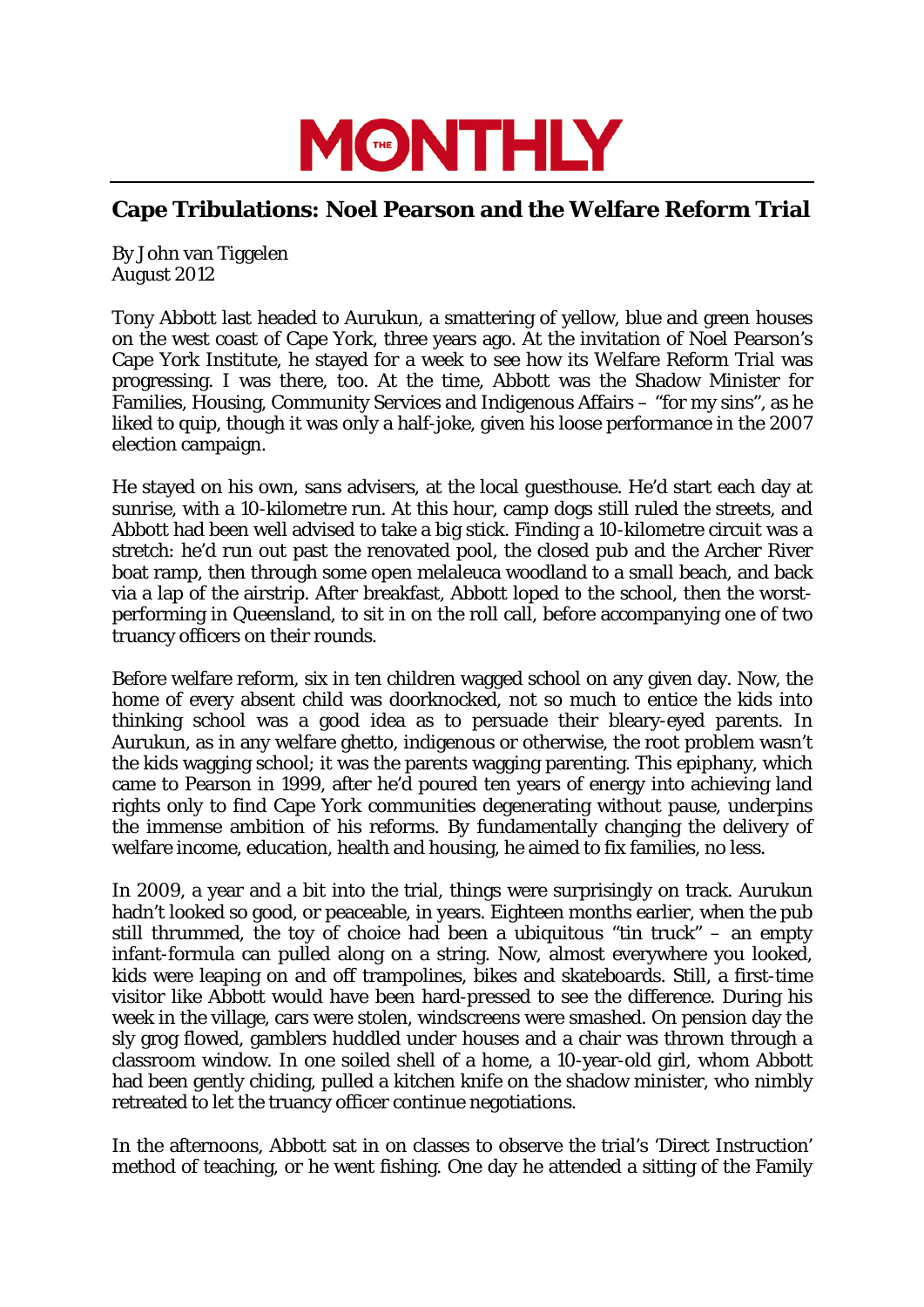Responsibilities Commission, the 'stick' in Pearson's carrot-and-stick approach to fostering responsible parenting. The FRC, which consists of a magistrate and a panel of local elders, has the power to sequester welfare payments from parents whose children repeatedly get in trouble or miss school.

After his stay in Aurukun, Abbott met and lunched with Noel Pearson on the waterfront in Cairns. Abbott had already told me there were three "wise men" in his life: John Howard, Cardinal George Pell and Pearson. Accordingly, he seemed a little awed, even timid, in Pearson's presence, though weren't we all – as Pearson's brother Gerhardt, speaking for both of them, once told me: "We don't do friends. We just do useful people."

This month Abbott will return to Aurukun, along with several other useful people, such as James Packer, Andrew Forrest and Michael Chaney, the chairman of Woodside Petroleum and the National Australia Bank. The men are staying for three days, ostensibly to help rebuild the school library, a dilapidated bungalow in the heart of town, but the visit also happens to be a particularly timely show of support for Pearson. His Welfare Reform Trial, to which the Cape York communities of Hope Vale, Mossman Gorge and Coen also signed up, was initially funded for four years, to 1 July 2012. Encouraged by the results so far, the federal government has agreed to extend its support to December 2013, at a cost of \$11.8 million. Interim reports show families are saving money, more kids are going to school, court appearances are down, homes and gardens are being improved and the education gap is closing, albeit from a very low base. Indeed, the shambolic state schools have been wholly transformed into the Cape York Aboriginal Australian Academy, with school days expanded by two hours to include sports and culture programs. However, the Queensland government, required to pay its share, was still playing hard to get at the time of writing, citing "probity issues".

It's been a tough six months for Pearson. Until recently, he enjoyed a long and fruitful relationship with Chris Mitchell, the editor of the Australian. Mitchell ran a regular column by Pearson, and prominently backed his initiatives in the news pages. But the relationship cooled last year when the Australian began pursuing enrolment funding improprieties at an indigenous school supported by Pearson, Djarragun College, south of Cairns. Pearson wrote his last column in February. Two months later, the Australian ran an extraordinarily vehement attack on his leadership by Tony Koch, who for ten years had been Pearson's pet journalist at the paper. This act of treachery, as Pearson's camp saw it, sparked a salvo of other mud-slinging pieces, both in the Australian and elsewhere; a harsh profile is due in the Fairfax press any Saturday now. All the while there was not a word from Pearson who, it turns out, was undergoing chemotherapy.

"I must admit a few bleak thoughts have gone through my head these past months," he told me, in his first interview since moving his young family to the Sunshine Coast early this year, for the sake of peace and treatment. "I'm 47 this year, going on 67. The average life expectancy of males at my end of the country is 49. When I look at my class picture at Hope Vale State School, there are a lot of friends missing."

Days before Koch's attack, Neville Pootchemunka, the longstanding mayor of Aurukun and Pearson's key ally, died suddenly. He was 48. "That was a kick in the solar plexus, especially if you're involved with a challenge like Aurukun," says